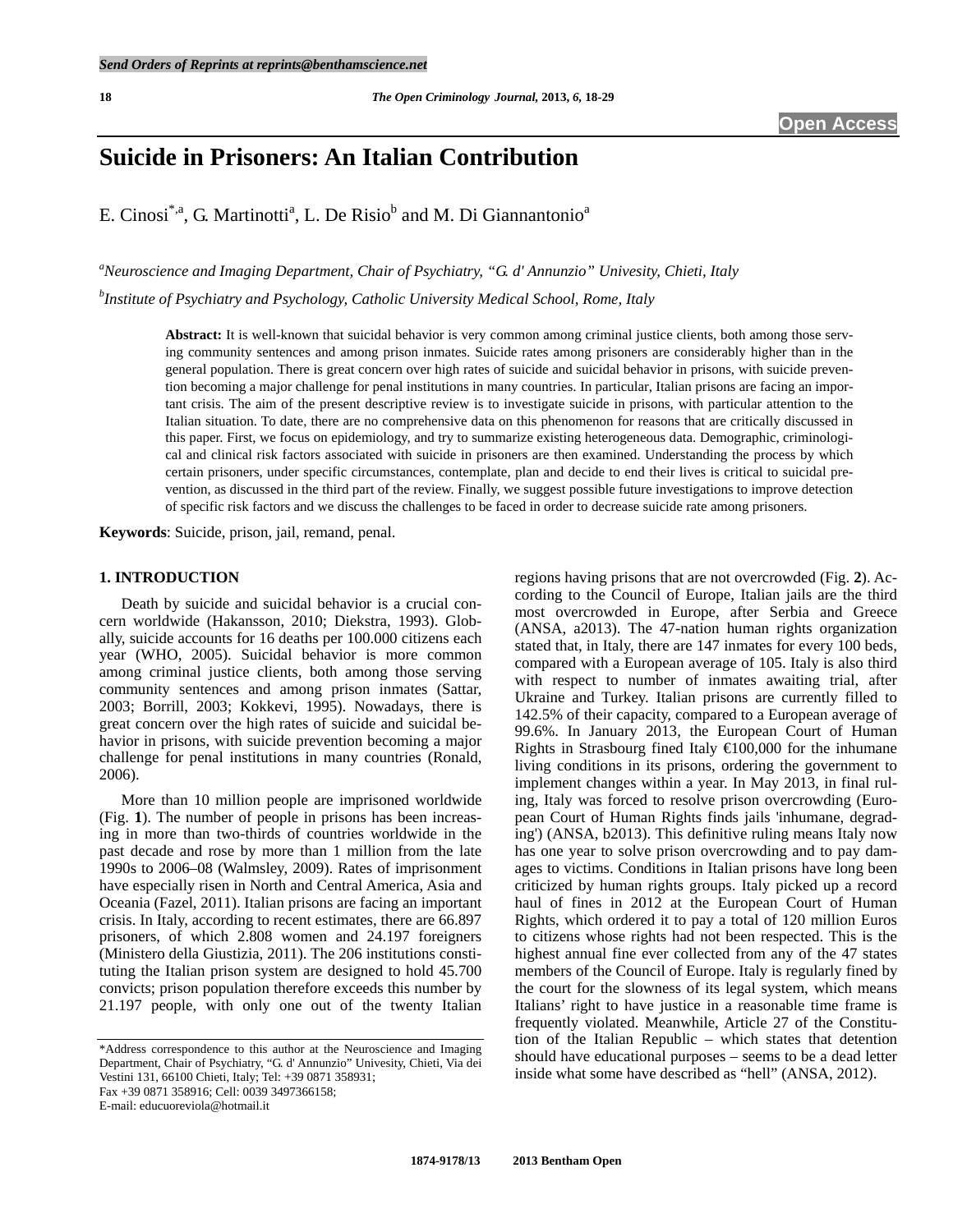

**Fig. (1). Prison population by continent.** More than 10 million people are imprisoned worldwide. The number of people in prisons has been increasing in more than two-thirds of countries worldwide in the past decade and rose by more than 1 million from the late 1990s to 2006–08 Modified from: Fazel S, Baillargeon J, The health of prisoners. *Lancet* 2011; 377: 956-65.



**Fig. (2). Overcrowding in italian prisons.** The 206 institutions constituting the Italian prison system are designed to hold 45.700 convicts; prison population (66.897 prisoners, of which 2.808 women and 24.197 foreigners) therefore exceeds this number by 21.197 people (on the left), with only one out of the twenty Italian regions having prisons that are not overcrowded (on the right). Italy's jails are the third most overcrowded in Europe.

Edited from: Ministero della Giustizia. Detenuti presenti-Aggiornamento al 31 Dicembre 2011. Available online: http://www.giustizia.it/giustizia/it/mg\_ 1\_14\_1.wp?previsiousPage=mg\_1\_14&contentId=SST720006

 The aim of the present descriptive review is to investigate suicide in prisons, with particular attention to the Italian situation. To date, there are no comprehensive data on this phenomenon for reasons that are critically discussed in this paper.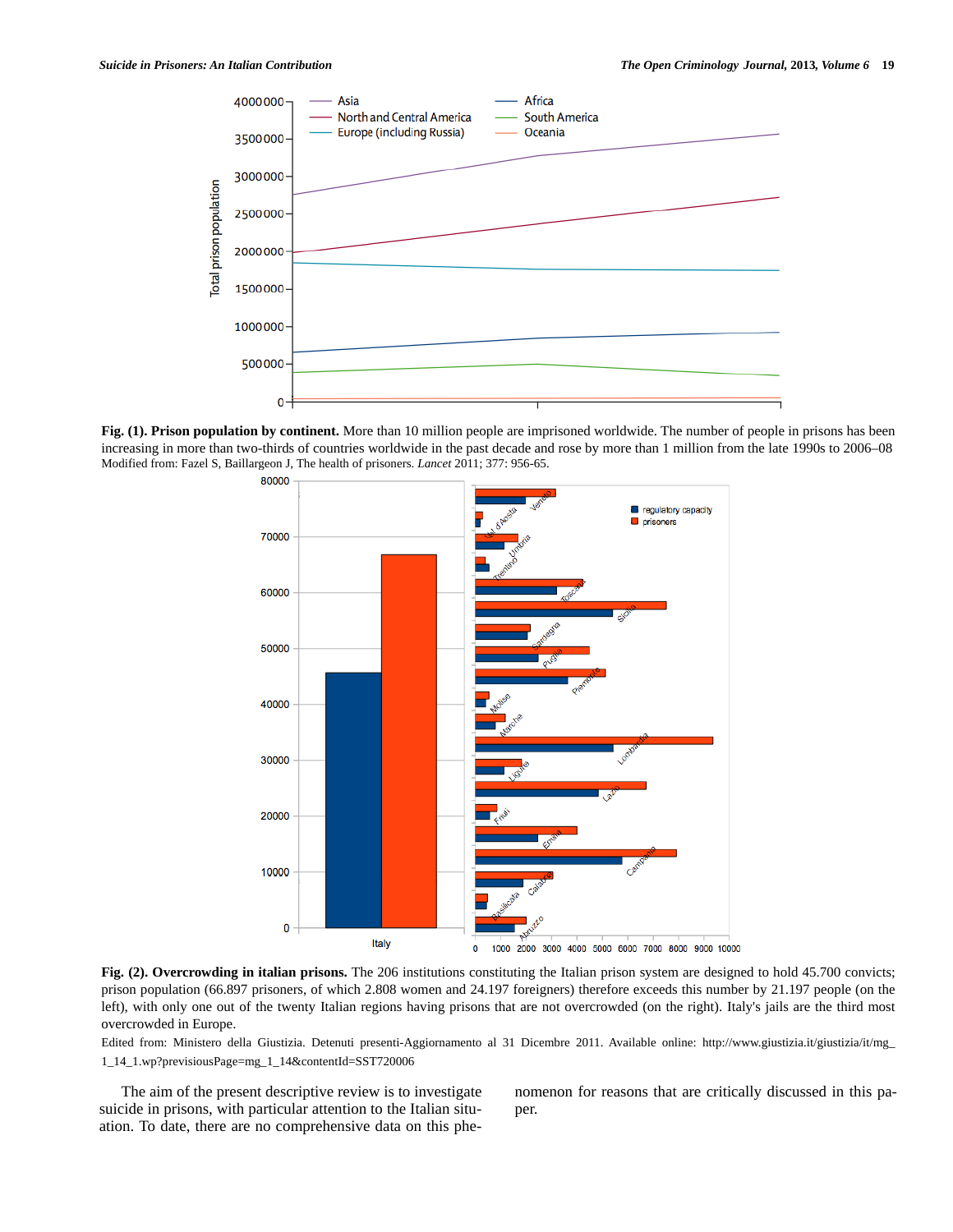## **2. METHODS**

 PubMed, Embase and Cochrane electronic databases were searched for any literature article on suicide and suicidal behavior in prisons published in the last forty years (until May 2013). We primarily focused on the most recent, significant and comprehensive contributions. Search terms included: "suicide", "prison", "jail", "remand", "penal". The terms were combined to elicit the relevant articles. In our critical, descriptive review of literature we chose to include articles and expert opinions that summarize, analyze and integrate the complex findings in this field. The aim of our paper was to give an Italian contribution to the understanding of suicide in prisons and to provide a valuable document for anyone wishing to conduct further research in this area.

#### **3. EPIDEMIOLOGY**

 Prison inmates are recognized as a population with a high burden of disease due to a wide range of physical and mental health problems (Table **1**). Several studies have reported risky sexual behaviors and substance misuse among people who have served time in prison, revealing their extreme vulnerability to sexually transmitted diseases (David, 2003), viral hepatitis (Butler, 2004), drug dependence (Kouri, 1997) and mental health problems (Fazel, 2002). A number of studies view death as the ultimate consequence of these health problems. Most mortality studies have focused on deaths occurring while in custody and showed that prisoners are more likely to die prematurely compared to people who have never been in prison (Salive 1990; Dalton 1999; Wobeser 2002), and that suicide is one of the leading causes of in-prison death (Beckett, 1987; Joukamaa, 1997).

 Suicide rates among prisoners are considerably higher than in the general population (Fazel, 2008; Durand 1995; Karminia, 2007) and are increasing significantly worldwide (Hayes, 1989; Laishes, 1997; Fruehwald, 2003; Preti, 2006; Dooley, 1990). In England and Wales, the age-standardized rate of suicide among male prisoners is 5 times higher than in the general population- a proportionate excess that has been increasing since 1978 (Fazel, 2005). In a study conducted in 12 western countries between 2003 and 2007, suicide rates were estimated to be, on average, between 50 and 150 suicides per 100 000 male prisoners per year, with higher rates in northern European countries and lower rates in Canada, Australia and New Zealand (Fazel, 2010; Green 1993). In particular, Italian prisons are facing a deep crisis; from 2002 to 2012, almost one thousand deaths have been registered (Ministero di Giustizia, Ristretti Orizzonti, 2013). Fig. (**3**) shows the burden of unnatural deaths un Italian prisons: self-inflicted death is the leading cause (518 out of 915 prisoners committed suicide, 56%), the second cause is sickness (183, 20%), followed by death under unclear circumstances (177, 19%). Finally, 26 prisoners died of drug overdose and 11 were victims of homicide. Hence, in Italy, roughly 60 prisoners commit suicide each year; prisoners are nine times more likely to attempt suicide than ordinary citizens, and the rate is quickly increasing. According to a December 2012 Permanent Observatory on Prison Deaths report, a 300% increase in prison suicides has occurred since 1960 (ANSA, b2013). Moreover, suicidal behavior represents a stressful event for officers and other prisoners faced with it. Experts say that prison guards are also becoming less mentally healthy: between 2000 and 2011, 68 suicides were reported among Italian prison workers (ANSA, b2013).

 Accurately estimating suicide rates among prisoners is problematic and controversial for various reasons. First, in the United States it is somewhat easier to distinguish between different inmate populations. Long-term sentenced inmates are mostly housed in "State Prisons", whereas "Local Jails" serve remand and short-term sentenced inmates (Table **1**). Some studies report that suicide is the third leading cause of death in U.S. prisons and the second in jails (Anasseril, 2006; Metzener, 2002; Esparaza, 1973; Winfree, 1988; White, 2002). During the past three decades, suicide rate in prisons ranged from 18 to 40 per 100,000 and the highest rate was observed for death row inmates (146.5 per 100,000) (Lester, 1998; Anno, 1985; Lester, 1993). Overcrowded urban jails such as those in New York (Malcom, 1975), Atlanta (Frost, 1988) and Miami (Copeland, 1989) have higher suicide rates than non-urban jails. In many other countries, however, this distinction does not exist, and the

**Table 1. Prevalence of Medical Conditions among Federal and State Prisoners, Jail Inmates, and the Noninstitutionalized U.S. Population. In the United States it is Somewhat Easier to Distinguish Incarcerated Populations. Prison Inmates are Recognized as a Population with a High Burden of Disease from a Wide Range of Physical and Mental Health Problems with Death as the Ultimate Consequence of these Health Problems. Prisoners are More Likely to Die Prematurely than People who have not been in Custody and Suicide in Custody is one Leading Cause of In-prison Death** 

| <b>Condition</b>             | Federal<br><b>Inmates</b> | <b>State Inmates Jail Inmates</b> |        | <b>U.S. Population</b> |
|------------------------------|---------------------------|-----------------------------------|--------|------------------------|
| Diabetes Mellitus            | 11,1%                     | 10,1%                             | 8,1 %  | 6,5%                   |
| Hypertension                 | 29,5 %                    | 30,8%                             | 27,9 % | 25,6%                  |
| Prior myocardial infarction  | 4,5%                      | 5,7%                              | 2,1%   | 3,0%                   |
| Persistent Asthma            | 7,7%                      | 9,8%                              | 8,6%   | 7.5%                   |
| <b>HIV</b> infection         | 0.9%                      | 1,7%                              | 1,6%   | $0.5\%$                |
| Symptoms of mental disorders | 39,8%                     | 49,2%                             | 60,5%  | 10,6 %                 |

Modified from: Rich J, Wakeman E, Dickman S. Medicine and the Epidemic of Incarceration in the United States. *N Engl J Med* 2011; 364(22): 2081–2083.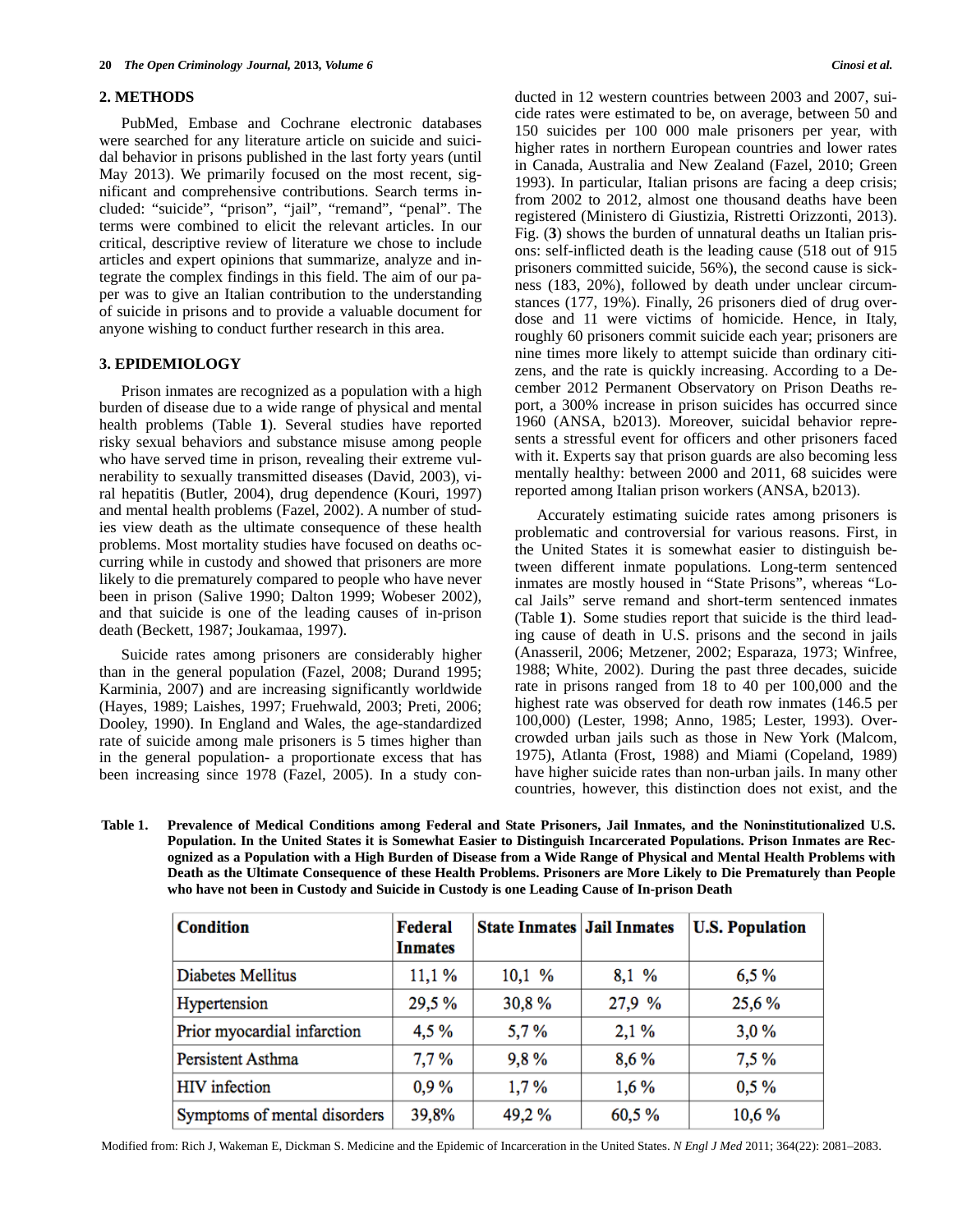term "prison" includes both remand and long-term sentenced inmates. For example, studies on prison suicides in Ireland (Dooley, 1997), England and Wales (Dooley, 1990), Greece (Spinellis, 1997), Finland (Joukamaa, 1997), Italy (Tatarelli, 1999), Austria (Fruehwald, 2000) and Australia (McDonald, 1993) include unsentenced and sentenced prisoners, and most do not distinguish these groups in their analyses. Second, underreporting of suicide also seems to be a problem. If a suicide victim is found and rushed to the hospital, only to die there, records may not show that the victim committed suicide in prison. Also, if the facility chooses to report some deaths as suicides— but not others, for fear of litigation suicide rates could be inaccurate (Haycock, 1991). Further fuelled by media interest, suicides in correctional facilities can easily escalate into a political scandal. As denounced, a high number of deaths are not fully investigated though they should be; regardless of whether these deaths were actually by suicide, the problem remains that these deaths were left unexplained by officials and health professionals (Haycock, 1989). Third, many prison studies focus on calculating and comparing suicide rates. These have less value, however, as the rates are often calculated incorrectly, and it is difficult to establish an appropriate comparison group. Studies often use the average correctional facility daily census as the denominator, instead of the more appropriate "all imprisoned offenders" in that time period. For example, risk factors such as drug abuse, unemployment, interpersonal conflicts and mental illness are common to both the general population and prisoners. How different would prison suicide rates be if these factors were considered? Studies often compare prison suicide rates with free-community rates, but according to Metzner (2002) this is methodologically incorrect. Instead, the community reference group should be adjusted to match the suicide vulnerability profile of inmates. Controlling for all variables related to suicide in order to find the right community reference group is extremely difficult. Kennedy and Hormant (1988) argue that even comparing correctional institutions is problematic since each has different inmate characteristics and physical plants. Haycock (1993) supports this idea by discussing that confinement is not everywhere equally "suicidogenic". Fourth, immediate post-release suicides are generally left uncounted (Gottlib, 1990; Jones, 2002). Fifth, although a suicide attempt in prison is generally categorized as a type of non-lethal self-injury similar to selfmutilation, it is fundamentally different (Fulwiler, 1997). All self-harming acts may be seen on a continuum of severity, not as distinct problems, since the motivation for selfinjurious behavior is the same for both attempters and completers, and many attempt suicide before they are successful (Liebling, 1993). Some inmates attempt suicide with no intention of ever completing the act, while others persist, using more lethal methods until they are successful.

 We recognize the fundamental value of ensuring accurate estimates of suicide rates behind bars, especially in order to verify the efficacy of prevention programs. Given that suicide rate among prisoners is considerably higher than in the general population, we put aside efforts at rate comparison and focus on stressors and risk factors instead, as recommended by Hayes (1995).



**Fig. (3). Almost one thousand deaths are registered from 2002 to 2012 in Italian prisons.** The figure points out self-inflicted death as first cause of unnatural decease. 518 (56% out of 915 prisoners) committed suicide; the second cause is sickness (183, 20%), followed by prisoners died under unclear circumstances (177, 19%). Finally, 26 prisoners deceased taking a drug overdose and 11 were victims of homicide. On the left the total distribution is illustrated. On the right the distribution between the twenty Italian national regions is provided.

Edited from: Data journalism project developed by Jacopo Ottaviani. Data sources: Ministero della Giustizia, Ristretti Orizzonti, 2013. Interactive map available online at: http://www.ilfattoquotidiano.it/patrie-galere-deaths-italian-prisons-since-2002-2012/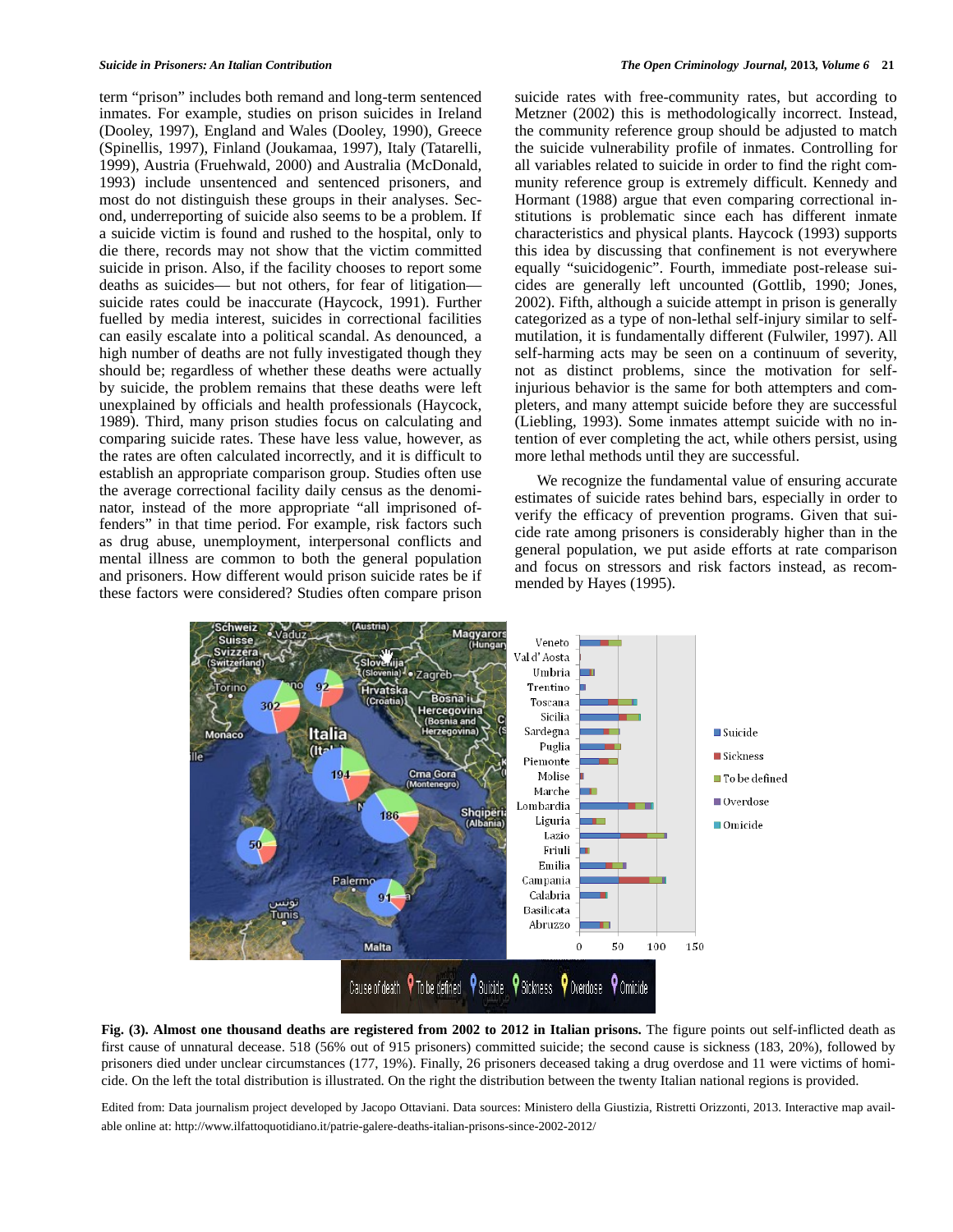#### **4. RISK FACTORS**

 The causes leading to suicide are complex. Some individuals seem especially vulnerable to suicide when faced with a difficult life event or a combination of stressors. Researchers have identified a number of broad factors that interact to increase an individual's suicide risk. These include: socio-cultural factors, psychiatric conditions, biology, genetics and social stress. The way in which these factors interact to cause suicide is complex and not fully understood. As a group, inmates have higher suicide rates than their community counterparts. Also, suicidal inmates share many characteristics with other non-suicidal inmates, and only few studies have identified specific characteristics that distinguish prisoners who commit suicide from other prisoners.

 A wide variety of hypotheses have been put forward to explain high suicide rates in prisons, ranging from medical or psychiatric to sociological ones. Previous studies on the general population have shown that mental disorders are a major contributor to suicide (Barraclough, 1974; Hawton, 2000) and that key social factors associated with suicide are also measures of social disadvantage and exclusion. These factors are more frequent in prisoners than in the general population, and it is therefore not surprising that suicide rates tend to be relatively greater in prison, though the high levels of supervision should mitigate this effect to some degree. Thus, though imprisonment is allegedly ensured to punish criminal behavior, in practice prisons also act as a filter of illness and hold the most socially deprived groups.

 A certain number of risk factors for inmate suicides have been reported in scientific literature. However, findings appear to be inconsistent regarding age, sex and race/ethnicity (Camilleri, 1999; Eyland, 1990; Way, 2005; Fruehwald, 2004; He, 2001; Thomson, 1993; Safer Custody Group, 2005; Snow, 2002; Lloyd, 1990). A disparity in the distribution of men and women in prison is ascertained. Thus, most studies have focused on men and those including women had limited numbers for analysis of gender differences. Though prison suicide is considered a male-specific phenomenon, it is important to point out that women in custody are also at high risk of suicide (Bonner, 2000; Paton, 2005). Complete suicide appears to be typically less common in women compared to men (Mumola, 2010) and data on suicides by ageband seem to provide no consistent evidence of rate differences, although numbers vary greatly between studies (Fazel, 2009; Biswanger, 2007; Fazel 2006a). Data on criminological profile and duration of imprisonment as risk factors for suicide appear to be contradictory (Laishes, 1997; Topp, 1979; Hatty 1986; Beckett, 1987). According to the WHO (2007), pre-trial inmates differ from sentenced prisoners with respect to certain key risk factors for suicide. It is important to develop suicide profiles that help explain the heterogeneity of data and that can be used to target high-risk groups and situations. Pre-trail inmates who commit suicide in custody are generally young, unmarried, and first time offenders who have been arrested for minor, usually substance related, offences. They are typically intoxicated at the time of their arrest and commit suicide at an early stage of their confinement (Shaw, 2004), often within the first few hours (because of sudden isolation, shock of imprisonment, lack of information, insecurity about the future) (Winkler, 1992); a second period of risk for pre-trial inmates is near the time of a court appearance, when a guilty verdict and harsh sentencing is anticipated. Compared to pre-trial inmates, those who commit suicide in prison are generally older, violent offenders, serving long sentences and commit suicide after spending considerable time in custody (Bogue, 1995; Hayes, 1993). In these cases suicide is generally precipitated by a conflict within the institution (with other inmates or with the administration), a family conflict or breakup, or a negative legal disposition such as loss of an appeal or the denial of parole. However, as said, in some places different inmate profiles coexist within a single facility.

 Moreover, suicide in the period immediately after imprisonment has been increasingly reported, but a limited number of researchers have examined factors associated with the risk of death in ex-prisoners, thus little is known about the risk of suicide after release from prison (Binswanger, 2007; Sattar, 2003). A study in Finland showed that the suicide rate in people within 1 year of release from prison was almost three times the rate in the general population, and suicide in the community was found to be associated with psychosis (Joukamaa, 1998). A study in England and Wales showed that male offenders under criminal justice community supervision were at least ten times more likely to die by suicide than men in the general population (Harding, 1990). Other studies have confirmed that during the first 12 months after release prisoners were at a much greater risk of suicide than the general population, reporting an increase of 3–10 fold (Pratt, 2006). Risk was particularly higher in the first 28 days, during which about a fifth of all suicides occurred. Risk factors for suicide included increased prevalence of mental illness, substance misuse and socioeconomic deprivation. In our opinion, suicide after release from prison must be considered and does not imply that correctional services have no responsibility; on the contrary, these vulnerable offenders should be treated, supported and prepared while they can still be reached inside the prison. On the other hand, being imprisoned is also another stressful event even for healthy inmates (as it deprives the person of important resources).

 As said, comparing correctional institutions is problematic since each has different inmate characteristics and physical plants, confinement is not everywhere equally "suicidogenic" and situational factors may play a very important role. Segregation housing or solitary confinement has been cited as one of the major risk factors for prison suicide (Bonner, 2005; Frottier, 2001). Specifically, the conditions of isolation, sensory deprivation and segregation are considered highly aversive and stressful, leading to desperation, isolation, panic (Toch, 1992) and a morbid state of mind (O' Learly, 1989). Suicide tends to occur by hanging, when victims are being held in isolation cells, and during times when presence of staff is at its lowest, such as at night or during weekends (Metzner, 2006). On the other hand, prison overcrowding possibly exacerbates this phenomenon. It has been hypothesized that reduction of inmate population may lead to a decrease in prison suicides (Marcus, 1993; Rabe 2012). Overcrowding, a key issue in Italy, has been tackled by successive Italian governments but little has improved (New York Times, 1995; Russian Today, 2009). The problem is particularly acute in big cities, where inmates are routinely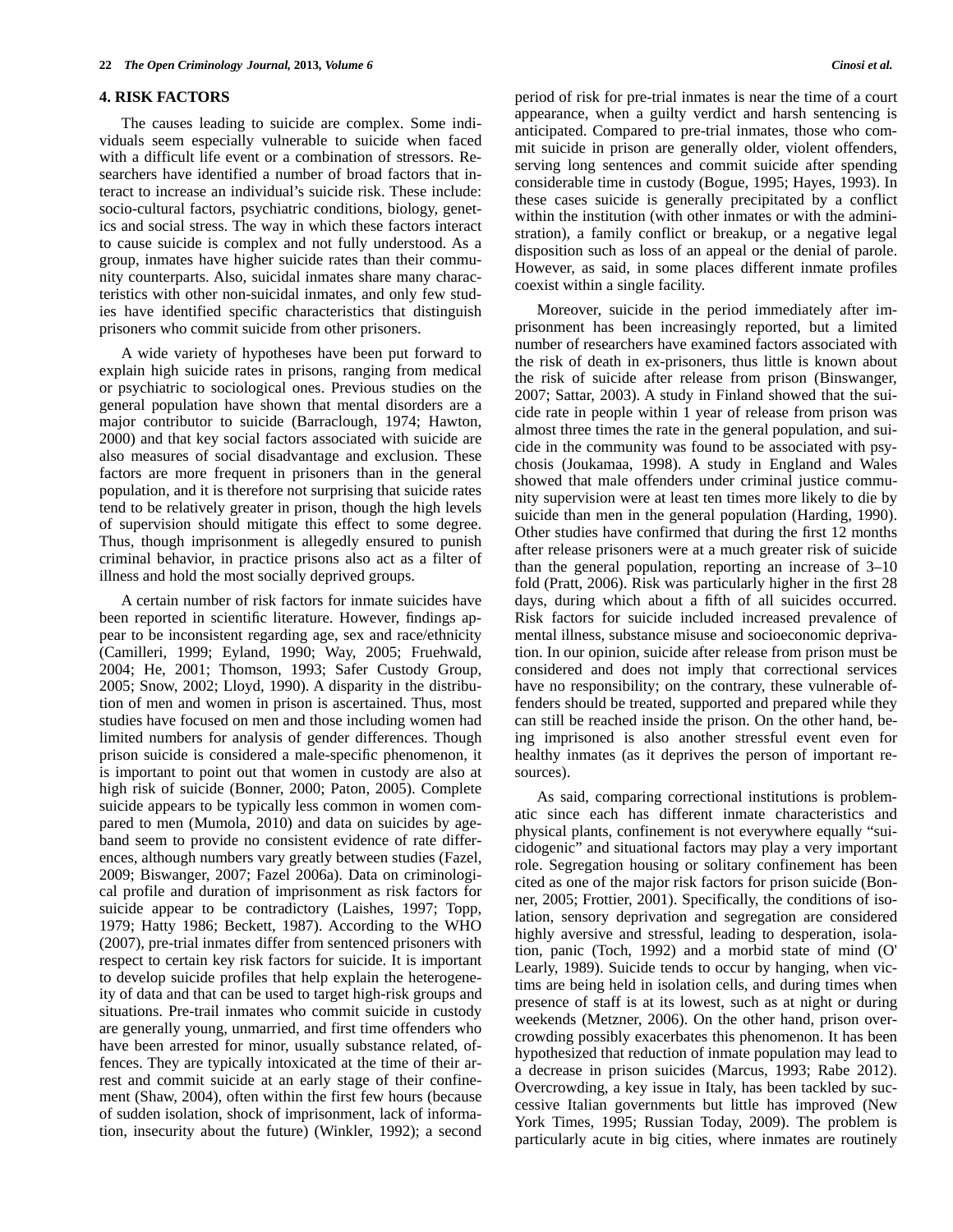packed into cramped, filthy cells, often with only holes in the ground as toilets. They are held in abhorrent prison conditions: four inmates in a two-person cell, less than three square meters of space each, one or two meals a day, unhygienic conditions, reduced medical services, excessive periods of solitary confinement, reduced time spent outside and so forth. Italy's correctional system is in deep crisis: too many inmates and not enough staff and services to safeguard them. Inmates are desperate and so is prison staff and this may partly explain why since 1960 a 300% increase in prison suicides has been reported (ANSA, b2013).

 Remanded, sentenced and released prison inmates share a number of risk factors with the general population that are strongly associated with suicide and largely described in current literature: a history of suicidal behavior, psychiatric disorders and substance abuse.

 Several authors found that prison suicide is associated with a history of suicidal behavior (suicide attempts, suicide threats, self-harm), which are considered to be important risk factors for suicidality in general (Arboleda, 1989; Ringel, 1969; Schneider, 2000). In previous studies, a high percentage (43–62%) of inmates who committed suicide were found to have a history of suicidality (Fruehwald, 2003; Jenkins, 2005). It was assumed, however, that suicide attempts, suicide threats and self-harm were typical of the inmate population in general, thus intervention was not deemed necessary. On the other hand, it has been argued that the majority of inmate suicides was committed by subjects who seemingly made a rational decision to stop living, as they did not communicate their decision to anyone. The remaining suicidal minority managed to succeed in spite of appropriate monitoring and intervention. Whether obvious signs of suicidality have been followed by a psychiatric examination and adequate therapy has never been investigated. If suicidal behavior, defined as non-fatal self-harm and/or statements of suicidal intent, is not followed by referral to psychiatric care, which is required in any psychiatric hospital or institution, these signs of vulnerability represent missed chances for intervention and could be relevant for suicide prevention in this high-risk setting. Several authors found that prison suicide is strongly associated with psychiatric disorders (Sarchiapone, 2009; Blaauw, 2005) and alcohol/drug misuse (Way, 2005; Fazel, 2008b; Martinotti, 2009). Compared to subjects of the same age in the general population, substance misuse and dependence, antisocial personality disorder and psychosis appear to be the most important risk factors (Butler, 2006). Solitary confinement seems to exacerbate symptoms of mental illness, and recommendations have been made to avoid its use in those with pre-existing psychiatric disorders (Arrigo, 2008). Ever since a landmark study on admissions to Sing Sing prison in New York in 1918 highlighted the large number of mentally ill people in custody (Glueck, 1918), a great body of evidence has shown high rates of psychiatric morbidity, although these data are almost entirely based on research done in high-income countries (Table. **2**). Around one in seven prisoners has a treatable mental illness. In a systematic review and meta-analysis of 62 surveys of 23 000 prisoners, the prevalence of psychosis was around 4%, major depression 10–12%, and personality disorders 40–70% (Fazel, 2002). Post-traumatic stress disorder is also thought to affect up to a fifth of prisoners (Goff,

2007) and prisoners of both sexes report histories of severe trauma and abuse (Driessen, 2006). Women seem to have higher rates of most psychiatric disorders than do men (Binswanger, 2010). Drug and alcohol problems are also extremely common (Fazel, 2006b) (Table. **2**). Substances can contribute to self-destructive behaviors in all 3 phases of their use—intoxication, withdrawal and chronic usage. To a large extent, factors predicting suicide attempts in substance users are the same as in the general population. While male gender is associated with complete suicide, female gender is associated with suicide attempt (Diekstra, 1993). Other risk factors identified among substance users include parental alcoholism (Glowinski, 2004), drug overdoses (Bradvik, 2007; Hakansson, 2008), stressful life events (interpersonal events, early parental divorce, bullying or physical assaults) (Sher, 2006), history of sexual abuse (Tiet, 2006), being widowed or divorced (Bernal, 2007), and- in women – the perception of parental rejection or neglect (Ehnvall, 2008). Impulsive/aggressive behavior has been associated with suicide attempts in substance users (Koller 2002) and difficulty controlling violent behavior has been observed in those with suicidal ideation; it has been suggested that suicidal behavior and impulsive/aggressive behavior may share complex neurobiological features, including serotonergic dysfunction (Mann, 2007). The high prevalence of mental illness and substance misuse in prisoners might result from an association with violent crime (Wallace, 1998), a shortage of inpatient psychiatric beds (Priebe, 2008) and failure to divert appropriately from court to hospital (Shaw, 1999), high rates of mental illness in homeless people (Fazel, 2008c), failure to identify mental disorders on prison reception (Reed, 2003) and poor subsequent care. Some of these factors are clear indicators of the effectiveness of community mental health services. Cornford and colleagues (Cornford, 2007, 2008) found that a third of English and Welsh prisons in 2005 were not able to offer any cognitive behavioral therapy, and that no systems were in place for transfer of medical information on admission or release in more than 70% of prisons. Data from a national US survey from 2002–04 showed that a third of prisoners with diagnoses of schizophrenia and bipolar disorder were not treated with psychiatric drugs (Wilper, 2009). Of 80 jails in North Carolina, none used evidence-based screening tools for mental illness, 35% never contacted mental health services when mentally ill prisoners were released, and 42% had to transport prisoners to a community provider for mental health assessments (Scheyett, 2009). Unfortunately, few studies of psychiatric morbidity have been conducted in non-western countries, and whether prevalence of mental illness is different elsewhere is unknown. Data suggest some potentially important differences that would merit further examination (Huang, 2006). In Iran, with the ninth largest prison population worldwide, Assadi and colleagues (Assadi, 2006) reported that, compared to western countries, a higher proportion (around 70%) of male prisoners were dependent on opioids. In India, rates of severe mental illness in custody seem to be close to those in other countries (Banerjee, 2009).

 Whatever individual stressors, vulnerabilities and situational factors may be operating, it seems that feelings of hopelessness, a narrowing of future prospects and a loss failure of coping mechanisms ultimately lead prisoners to com-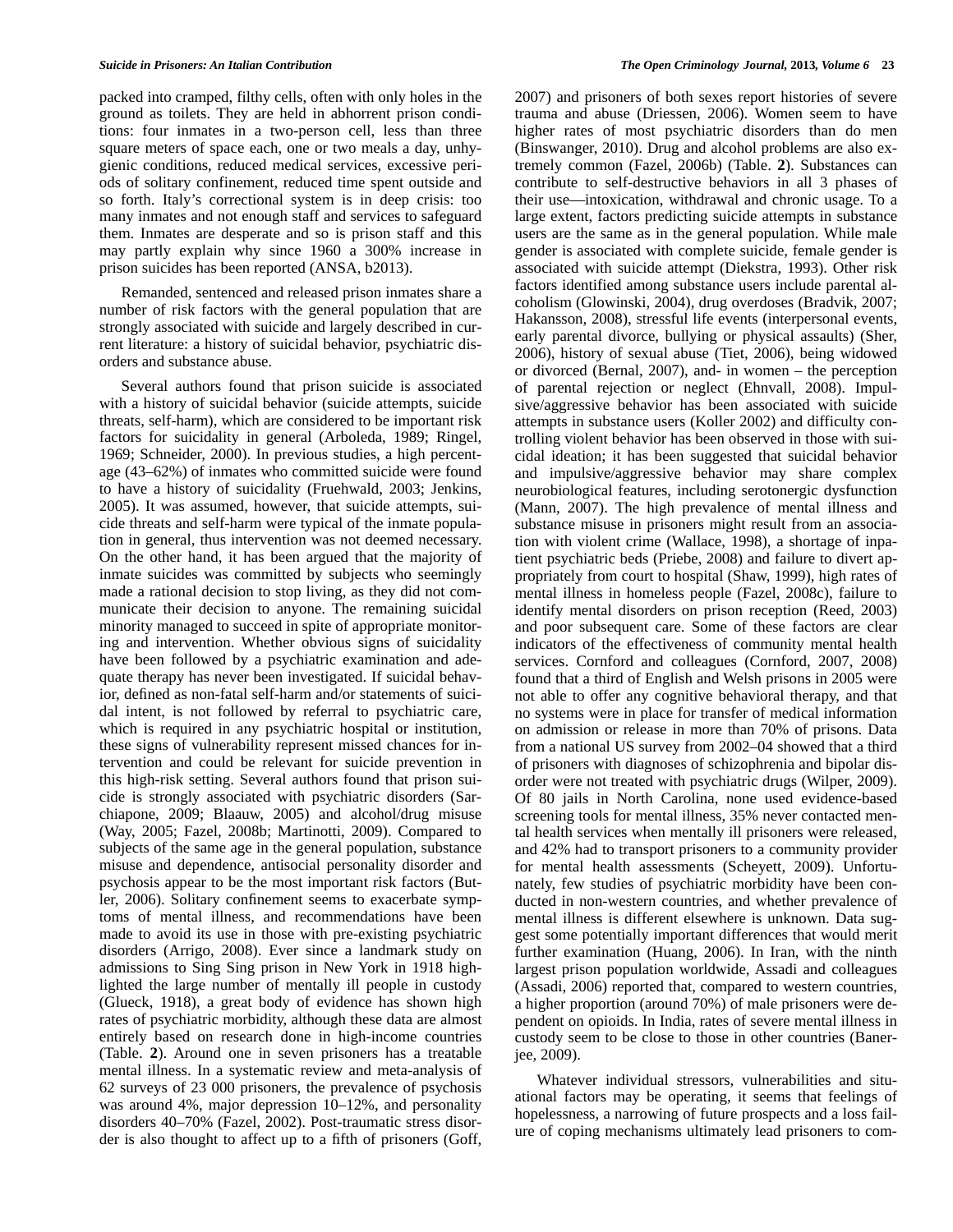|                                       | <b>Male</b><br>prisoners $(\% )$ | Male general<br>population<br>estimates (%) | <b>Female prisoners</b><br>$(\%)$ | <b>Female</b> general<br>population estimates<br>$(\%)$ |
|---------------------------------------|----------------------------------|---------------------------------------------|-----------------------------------|---------------------------------------------------------|
| Psychosis                             | 4 %                              | $1\%$                                       | 4 %                               | $1\%$                                                   |
| Depression                            | $10\%$                           | $2 - 4\%$                                   | $12\%$                            | $5 - 7%$                                                |
| Any personality<br>disorder           | 65 %                             | $5 - 10 \%$                                 | 42 %                              | $5 - 10 \%$                                             |
| Antisocial<br>personality<br>disorder | 47%                              | $5 - 7 \%$                                  | 21%                               | $0.5 - 1\%$                                             |
| Alcohol<br>misuse/dependence          | 18-30 %                          | $14 - 16%$                                  | $10-24%$                          | $4 - 5\%$                                               |
| Drug<br>misuse/dependence             | $10-48%$                         | $4 - 6\%$                                   | $30 - 60 \%$                      | $2 - 3\%$                                               |
| Intellectual<br>disability            | $0,5-1,5\%$                      | $1\%$                                       | $0.5 - 1.5 \%$                    | $1\%$                                                   |
| Post-traumatic<br>disorder            | $4 - 21\%$                       | $2\%$                                       | $10-21%$                          | 3%                                                      |

Modified from: Fazel S, Baillargeon J, The health of prisoners. *Lancet* 2011; 377: 956-65

mit suicide. Suicide is perceived as the only way out of a desperate and hopeless situation.

#### **5. PREVENTION**

 From a public health viewpoint, the disproportionate burden of physical and psychiatric diseases in prisoners represents both a challenge and an opportunity. In many countries, prisons hold millions of individuals who are out of reach of conventional community-based health systems. For these individuals, prison provides an opportunity for diagnosis, disease management education, counseling and treatment that they would not receive in the general community. Most prisoners return to their communities with physical and psychiatric morbidities occasionally untreated and sometimes worsened. Moreover, much of the increase in the prisoner census is a result of the "War on Drugs" and failure to treat addiction and mental illness as medical conditions. The natural history of these diseases often leads to behaviors that result in incarceration. Health professionals have the chance to advocate for changes in the criminal justice system in order to reduce the number of people behind bars who would be better served in community-based treatment programs and to capitalize on the tremendous public health opportunities to diagnose and treat disease and to link patients to care after release (Rich, 2011). For example, half of all Italian prisoners are charged or sentenced for minor drug crimes. This calls for a major change in drug policy. A three-point reform effort is underway to (i) improve prison conditions, (ii) introduce the crime of torture into the penal code and to (iii) decriminalize personal drug use. The law must also be reformed in order to distinguish between different illegal substances and to promote alternatives to incarceration for drug users. Evidence from randomized controlled trials on treatment of mental health disorders in prisoners is scarce. Inmates with mental disorders who present a serious suicide risk should be provided with adequate psychopharmacological treatment (Daniel, 2006; Perry, 2006; Stallwitz, 2007; Martinotti, 2007; Martinotti 2010). Studies on heroin addiction have underlined the importance of methadone maintenance in prison and continuation after release (Kinlock, 2009). This led to a reduction in criminal activity and number of days of drug use. Considering the high rates of mental disorders and substance misuse among prisoners, according to Pompili (2009), based on experiences in psychiatric inpatient units, in prison settings suicide is best prevented by the development of a comprehensive suicide prevention plan and by efficiently linking patients with community services (Kothari, 2002).

 Effective prevention measures depend on the understanding of the reasons underlying high suicide rates in prison (Jenkins, 2005). We support the view that, besides improving social care and preventing social risk factors, recognition of the importance of psychiatric risk factors is also necessary. Both clinical and social needs should be addressed in an integrated and proactive way.

 A number of prisons have undertaken comprehensive suicide prevention programs and in some countries national standards and guidelines for suicide prevention in correctional settings have been established. Suicide prevention in prisoners is highlighted in the United States *National Strategy for Suicide Prevention* (2001)*,* and it is a key component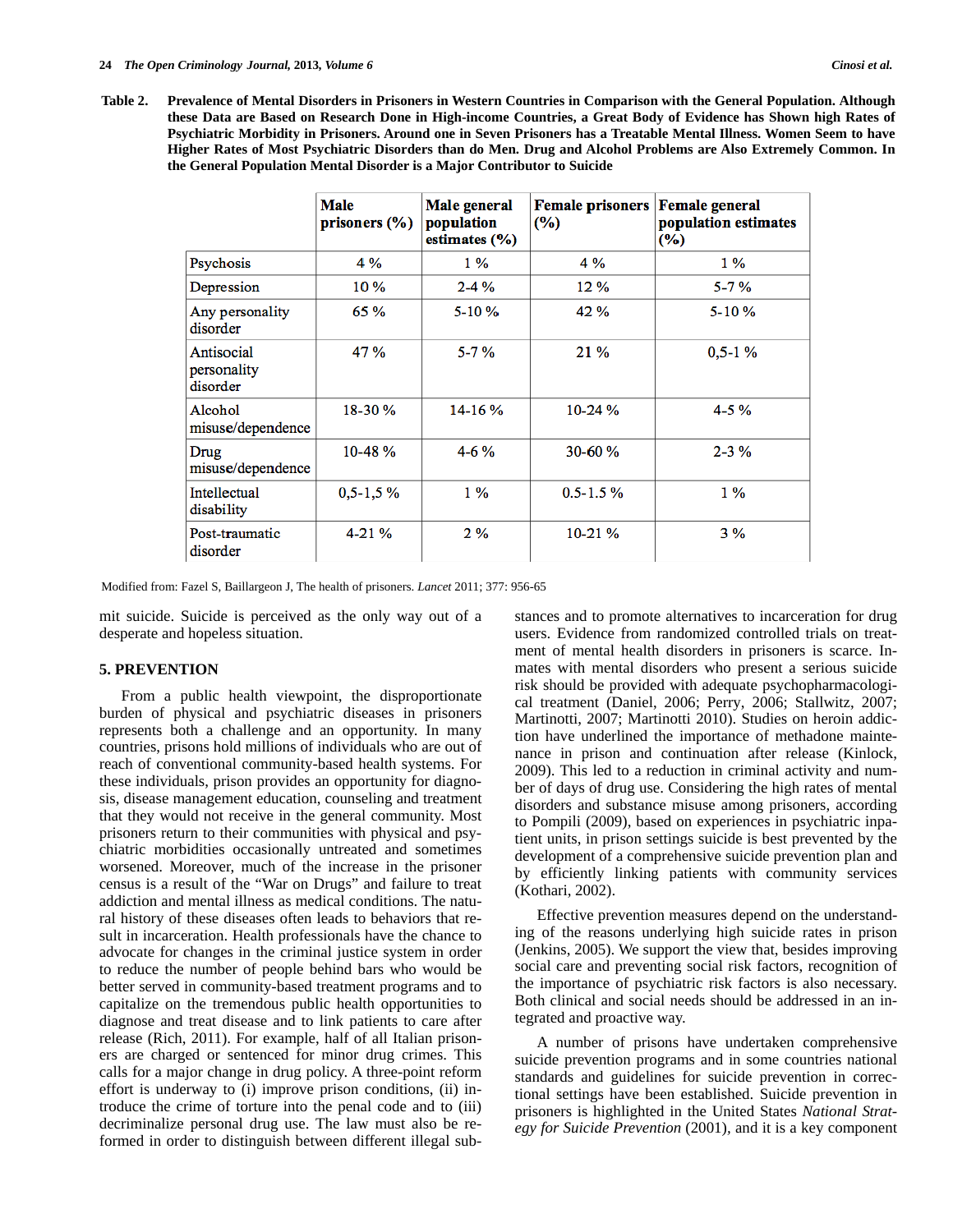of the *National Suicide Prevention Strategy for England* (2002). An important aspect of these strategies is detection of those at highest risk. Specific risk factors may apply to prisoners, as is for natural-cause mortality in male prisoners (Clavel, 1987) and pregnancy outcomes in female prisoners (Knight, 2005). In a high-risk population, identifying those at highest and most immediate risk is difficult. Shaw (2004) emphasizes the need to recognize the fluctuating and longterm nature of suicide risk in prisoners, to monitor risk continually and to link supervision and other preventive measures to regular assessment. If suicide prevention programs are effective, high-risk profiles may change over time (Frottier, 2002). Evidence also suggests that the days following entrance into prison are a delicate period when suicide prevention measures are most needed and, in particular, hanging suicide needs to be prevented. A full list of recommendations is presented in the Safer Prisons Report (Shaw, 2003). Some measures that should be taken are listed below. (1) Procedures to screen inmates systematically upon their arrival at the facility and throughout their stay in order to identify those who may be at high risk. (2) For prisoners thought to be at risk following reception, initial supervision should take place in dedicated reception wing with appropriate use of restraints and under constant observation. (3) The controlled environments of prisons should really provide opportunities to reduce the incidence of hanging suicides (e.g. providing bed linen that cannot be used in hanging or selfstrangulation, organizing trauma resuscitation training for prison staff, providing staff with emergency response kits in each wing or office, staff carrying cut-down knives to ensure they respond immediately in the event of a hanging, devising guidelines for healthcare workers and prison staff on the management of hanging suicide attempts). Moreover, though ligature points used by those in prisons and hospitals are often below head height, the fact that complete suspension is not required to successfully hang oneself needs to be understood and communicated to those reviewing potential ligature points in institutional settings (Gunnel, 2005). (4) Provision of social support. (5) Information sharing on high-risk inmates should be routine between staff members and when screening reveals a history of mental health service contact relevant information should be obtained within 24 h. (6) Development of sufficient internal resources or links to external community-based mental health services to ensure access to mental health professionals when required for further evaluation and treatment. (7) Detoxification facilities should be available for prisoners with a history of alcohol or drug misuse or dependence. (8) When prisoners are discharged from prison inpatient facilities, they should be followed up within 7 days. (9) Staff should receive regular training (including refreshers) on the recognition, assessment and management of suicide risk. (10) A strategy for debriefing when a suicide occurs to identify ways of improving suicide detection, monitoring and management in correctional settings.

 With respect to social intervention, inmates come to correctional settings with certain vulnerabilities to suicide. These, coupled with the crisis of incarceration and the ongoing stressors of prison life may culminate in emotional and social breakdown leading to suicide. Therefore, an important element in suicide prevention in correctional settings is meaningful social interaction (Newbold, 2007). As stated,

segregation or isolation cells can increase suicide risk and thus require constant observation. Ideally, the suicidal inmate should be housed in a dormitory or shared cell setting. In some facilities, social support is provided by trained inmate "buddies" or "listeners", who seem to have a good impact on the wellbeing of potential suicide inmates, as they may not trust correctional officers but only other inmates (Hall, 2005; Junker, 2005). Family visits may also be used as a means to foster social support, and as a source of information on the inmate's suicide risk. It is important to note, however, that carelessly contrived or monitored social interventions may be risky. For example, highly suicidal inmates who are placed into shared cells have better access to lethal instruments or unprepared cellmates may not timely alert correctional personnel if a suicide attempt is made. Therefore, placement of a suicidal inmate into a shared cell must never be considered as a substitute for careful monitoring and social support by trained facility staff (Liebling, 2006).

## **6. CONCLUSIONS**

 Despite the heterogeneity of data from different countries, it is ascertained that suicide rates in prisoners are considerably higher than in the general population. Most suicide cases in literature were from United States and United Kingdom, and this potentially limits generalizability of data. However, there is no evidence that risk estimates are different when comparing studies in English-speaking countries with those from other countries. The heterogeneity reported may also be a result of confounding and selection biases, since most studies are retrospectve, usually indicating they are subject to incomplete recording. Prospective cohort studies are a more reliable means of investigating the relationship between risk or protective factors and suicide in prison; these studies, however, require very large sample sizes. Thus, future research should examine the stress-vulnerability and suicide relationship with large and more representative prisoner samples, with different measures, over time, as effective prevention measures depend on understanding the reasons underlying high suicide rates while in prison and in the immediate period after release.

 Prison medical services need improvement. Greater health-care resources should be targeted at prisons, since they represent an opportunity to screen and treat a young, marginalized and ill group (The Lancet, 2009; Glaser, 1993). Where public health systems are adequately resourced, the administrative responsibility for health in prisons should be handed over to public health services because the criminal justice system prioritizes security over healthcare. Screening for physical and mental illness in prisoners should be done by trained individuals, using a standardized instrument, and should include identification of suicide risk. Referral to mental health professionals in screen-positive individuals should follow. Moreover, national suicide prevention strategies should include prison suicide and several national prisonspecific policies and guidelines should be developed. Minimum standards and goals for improvement in relation to the health care of people at high risk in detention should be developed. For instance, treatment guidelines for prisoners with substances misuse and psychosis (including thresholds and recommended waiting times for transfer to hospital) should be outlined. To reduce unhealthy living conditions in prisons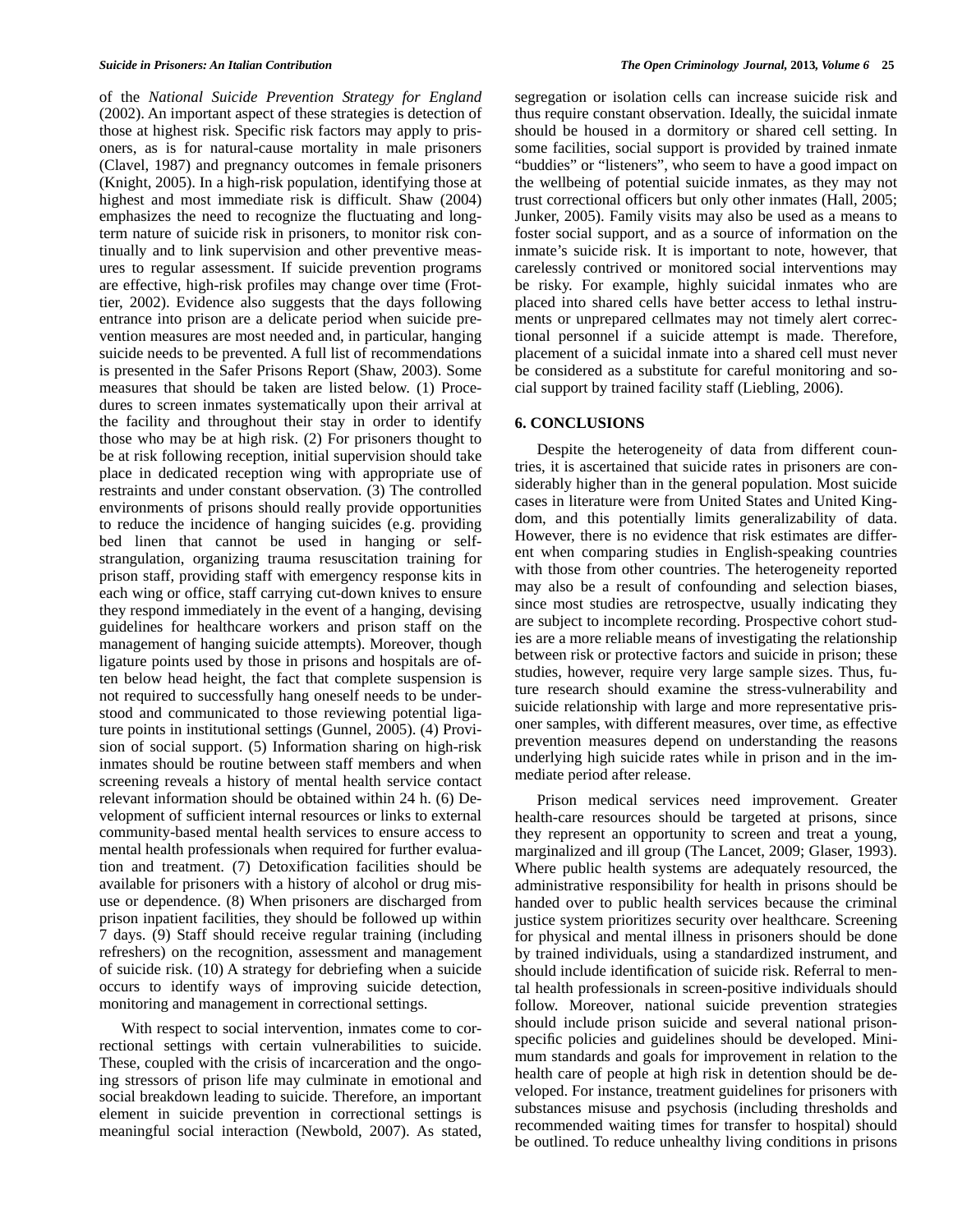(including overcrowding, rape and other forms of violence, poor sanitation, unsafe sexual practices, intravenous drug use and tattooing) specific policies should be developed (Fazel, 2011). Again, prisons should provide discharge-planning programmes that allow linkage to community-based health systems for released prisoners. Continuum of treatment between prisons and the community should be ensured to improve effective treatments for mental health, addiction, and infectious diseases. On top, prisons should become more research-friendly environments. Whereas protection of prisoners from abusive and coercive research practices is important, prisoners have been systematically excluded from important clinical studies (Moser, 2004). Finally, the medical profession should take the lead in reforming prison health care, even if this reform means refusing to send prisoners who are in hospital back to prison, where they will suffer inhuman and degrading treatment (The Lancet, 1991). Where the dual ethical obligations of health professionals are in conflict—towards the patients and to society as a whole solutions that seek justice should be sought in consultation with national medical associations (Office of the United Nations High Commissioner for Human Rights, 2004).

#### **CONFLICT OF INTEREST**

 All authors have no relationship with any organization whose interests, financial or otherwise may be affected by the publication of this paper.

# **ACKNOWLEDGEMENT**

None declared.

#### **REFERENCES**

- Anasseril, E. (2006). Preventing suicide in prison: A collaborative responsibility of administrative, custodial, and clinical staff. *Journal of the American Academy of Psychiatry and the Law 34*, 165-175.
- Anno, B.J. (1985). Patterns of suicide in the Texas Department of Corrections. *Journal of Prison Jail Health 5*, 82-93.
- ANSA (Rome, November 22, 2012). Available at: http://www.italianallegro.com/home/news/another-political-failureprison-overcrowding-new-amnesty-soon/
- ANSA (Strasbourg, May 3, a2013). *Italy's prisons third most overcrowded in Europe Behind Serbia and Greece*. Available at: http://www.ansa.it/web/notizie/rubriche/english/2013/05/03/Italyprisons-third-most-overcrowded-Europe\_8646685.html
- ANSA (Strasbourg, May 27, b2013). *Italy forced to fix prison overcrowding in final ruling. European Court of Human Rights finds jails 'inhumane, degrading'.* Available at: http://www.ansa.it/web/notizie/rubriche/english/2013/05/27/Italyforced-fix-prison-overcrowding-final-ruling\_8775900.html
- Arboleda-Florez, J., & Holley, H. (1985). Predicting suicide behaviours in incarcerated settings. *Canadian Journal of Psychiatry 34*, 668-674.
- Arrigo B.A., & Bullock, J.L. (2008). The psychological effects of solitary confinement on prisoners in supermax units: reviewing what we know and recommending what should change. *International Journal of Offender Therapy and Comparative Criminology 52*, 622- 640.
- Assadi, S.M., Noroozian, M., & Pakravannejad, M. (2006). Psychiatric morbidity among sentenced prisoners: prevalence study in Iran. *British Journal of Psychiatry 188*, 159-164.
- Banerjee, A., Sengupta, A., & Ray, T. (2009). Persons with major psychiatric illness in prisons—a three year study. *Journal of Indian Medical Association 107*, 14-16.
- Barraclough, B. M., Bunch, B., & Nelson, B. (1974). A hundred cases of suicide: clinical aspects. *British Journal of Psychiatry 125*, 355- 373.
- Beckett, S. A. (1987). Suicide in Scottish prison. *British Journal of psychiatry 151*, 218-221.
- Bernal, M., Haro, J. M., & Bernert, S. (2007). Risk Factors for Suicidality in Europe: results from the ESEMED study. *Journal of Affective Disorders 101*, 27-34.
- Binswanger, I.A., Stern, M.F., & Deyo, R.A. (2007). Release from prison a high risk of death for former inmates. *New England Journal of Medicine 356*, 157-165.
- Binswanger, I.A., Merrill, J.O., Krueger, P.M., White, M.C., Booth, R.E., & Elmore, J.G. (2010). Gender differences in chronic medical, psychiatric, and substance-dependence disorders among jail inmates. *American Journal of Public Health 100*, 476-482.
- Blaauw, E., Kerkhof, A.J., & Hayes, L.M. (2005). Demographic, criminal, and psychiatric factors related to inmate suicide. *Suicide and Life-Threatening Behavior 35*, 63-75.
- Bogue, J., Power, K. (1995). Suicide in Scottish prisons, 1976–1993. *Journal of Forensic Psychiatry 6*, 527-540.
- Bonner, R.L. (2000). Correctional suicide prevention in the year 2000 and beyond. *Suicide and Life- Threatening Behavior 30*, 370-376.
- Bonner, R. L. (2005). *A process approach to suicide prevention behind bars: a working guide for program directors and practitioners*. Lincoln, NE: Universe Press.
- Borrill, J., Burnett, R., & Atkins, R. (2003). Pattern of self-harm and attempted suicide among white and black/mixed race female prisoners. *Criminal Behaviour and Mental Health 13*, 229-240.
- Bradvik, L., Frank, A., & Hulenvik, P. (2007). Heroin addicts reporting previous heroin overdoses also report suicide attempts. *Suicide and Life-Threatening Behavior 37*, 475-481.
- Butler, T., Kariminia, A., Levy, M., & Kaldor, J. (2004). Prisoners are at risk for hepatitis C transmission. *European Journal of Epidemiology 19*, 1119-1122.
- Butler, T., Andrews, G., Allnutt, S., Sakashita, C., Smith, N.E., & Basson, J. (2006). Mental disorders in Australian prisoners: a comparison with a community sample. *Australian & New Zealand Journal of Psychiatry 40*, 272-276.
- Camilleri, P., McArthur, M., & Webb, H. (1999). *Suicidal behaviour in prisons: a literature review.* Canberra: Australian Catholic University.
- Carano, A., De Berardis, D., Campanella, D., Serroni, N., Ferri, F., Di Iorio, G., Acciavatti, T., Mancini, L., Mariani, G., Martinotti, G., Moschetta, F.S., Di Giannantonio, M. (2012) Alexithymia and suicide ideation in a sample of patients with binge eating disorder*. Journal of Psychiatric Practice 18(1*), 5-11.
- Clavel, F., Benhamou, S., & Flamant, S. (1987). Decreased mortality among male prisoners. *Lancet 31*, 1012-1014.
- Cornford, C., Sibbald, B., & Baer, L. (2007). *A survey of the delivery of health care in prisons in relation to chronic diseases*. Manchester: Prison Health Research Network, Primary Care, 2007. Available at: http://www. ohrn.nhs.uk/resource/Research/PCDemo1Rep.pdf (accessed Feb 8, 2010)
- Cornford, C.S., Mason, J., & Buchanan, K., (2008). A survey of primary and specialised health care provision to prisons in England and Wales. *Primary Health Care Research & Development 9*, 126-135.
- Copeland, A. (1989). Fatal suicidal hangings among prisoners in jail. *Medicine Science and the Law 29*, 341-345.
- Dalton, V. (1999). Death and dying in prison in Australia: national overview, 1980–1998. *Journal of Law Medicine & Ethics 27*, 269-274.
- Daniel, A.E. (2006). Preventing suicide in prison: A Collaborative Responsability of Administrative, Custodial and Clinical Staff. *Journal of American Academy of Psychiatry and the Law 34*(2), 165-175.
- David, N., & Tang, A. (2003). Sexually transmitted infections in a young offenders institution in the UK. *International Journal of STD & AIDS 14*, 511-513.
- Department of Health (2002). *National Suicide Prevention Strategy for England*. London. United Kingdom: Her Majesty' s Stationery Office.
- De Berardis, D., Marini, S., Piersanti, M., Cavuto, M., Perna, G., Valchera, A., Mazza, M., Fornaro, M., Iasevoli, F., Martinotti, G., Di Giannantonio, M. (2012). The Relationships between Cholesterol and Suicide: An Update. *ISRN Psychiatry Dec 23*, 387901.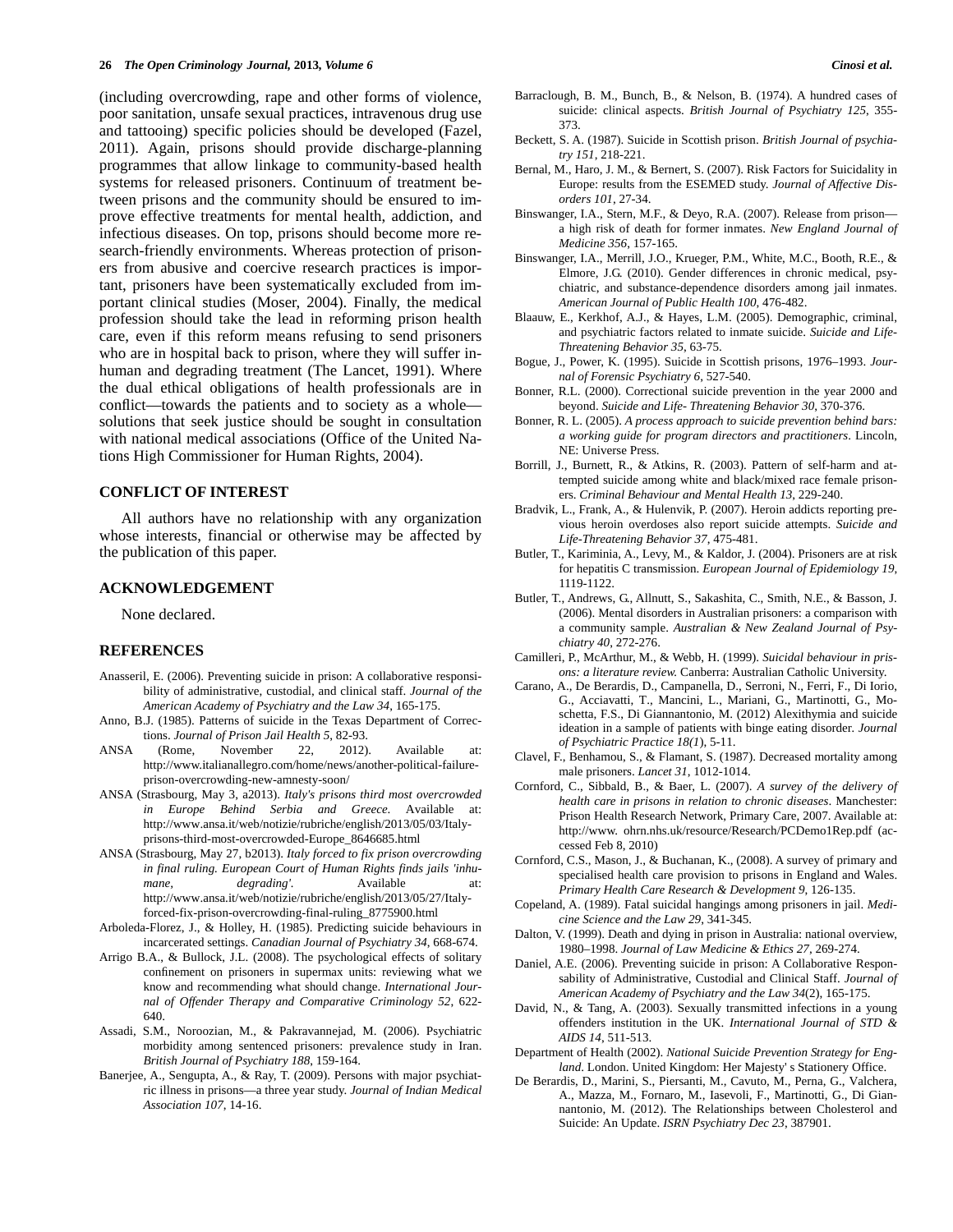- Diekstra, R. F., & Gulbinat, W. (1993). The epidemiology of suicidal behaviour: a review of three continents. *World Health Statistics Quarterly 46*, 52-68.
- Dooley, E. (1990). Prison suicide in England and Wales, 1972-1987. *British Journal of Psychiatry 156*, 40-45.
- Dooley, E. (1997). Prison suicide—politics and prevention: A view from Ireland. *Crisis 18*, 185-189.
- Driessen, M., Schroeder, T., Widmann, B., von Schonfeld, C., & Schneider, F. (2006). Childhood trauma, psychiatric disorders, and criminal behavior in prisoners in Germany: a comparative study in incarcerated women and men. *Journal of Clinical Psychiatry 67*, 1486- 1492.
- Durand, C.J., Burtka, G.J., & Federman, E.J. (1995). A quarter century of suicides in a major urban jail: implications for community psychiatry. *American Journal of Psychiatry 152*, 1077-1080.
- Ehnvall, A., Parker, J., & Hadzi-Pavlovic (2008). Perception of Rejecting and Neglectful Parenting in Childhood relates to lifetime suicide attempt for females- but not for males. *Acta Psychiatrica Scandinavica 117*, 50-56.
- Eyland, S. (1990). NSW prisoners 1988. Summary of characteristics. Sydney: NSW Department of Corrective Services. Report no. 7.
- Esparaza, R. (1973). Attempted and committed suicide in county jails. In Danto, B. (Ed.). *Jailhouse Blues* (pp 27– 46). Orchard Lake, MI: Epic.
- Fazel, S., & Baillargeon, J. (2011). The health of prisoners. *Lancet 377*, 956- 965.
- Fazel, S., & Danesh, J. (2002). Serious mental disorder in 23000 prisoners: a systematic review of 62 surveys. *Lancet 359*, 545-550.
- Fazel, S., Benning, R., & Danesh, J. (2005). Suicides in male prisoners in England and Wales, 1978-2003. *Lancet 366*, 1-2.
- Fazel, S., Cartwright, J., & Norman-Nott, A. (2008a). Suicide in prisoners: a systematic review of risk factors. *Journal of Clinical Psychiatry 69*, 1721-1731.
- Fazel, S., Grann, M., Kling, B., & Hawton, K. (2010). Prison suicide in 12 countries: an ecological study of 861 suicides during 2003–2007. *Social Psychiatry and Psychiatric Epidemiology* DOI:10.1007/s 00127-010-0184-4.
- Fazel, S., & Benning, R. (2009). Suicides in female prisoners in England and Wales, 1978–2004. *British Journal of Psychiatry 194*, 183-184.
- Fazel S., & Benning, R. (2006a). Natural deaths in male prisoners: a 20-year mortality study. *European Journal of Public Health 36*, 441-444.
- Fazel, S., Bains, P., & Doll, H. (2006b). Substance abuse and dependence in prisoners: a systematic review. *Addiction 101*, 181-191.
- Fazel, S., Xenitidis, K., & Powell, J. (2008b). The prevalence of intellectual disabilities among 12,000 prisoners-a systematic review. *International Journal of Law and Psychiatry 31*, 369-373.
- Fazel, S., Khosla, V., Doll. H., & Geddes, J. (2008c). The prevalence of mental disorders among the homeless in Western countries: systematic review and meta-regression analysis. *PLoS Medicine 5*, 225.
- Frost, R., & Hanzlick, P. (1988). Deaths in custody. *American Journal of Forensic and Medicine and Pathology 9*, 207-211.
- Frottier, P., Fruhwald, S., Ritter, K., & Konig, F. (2001).Deprivation versus importation: a model explaining the increase of suicide rates in custody. *Fortschr Neurol Psychiatr 69*, 90-95.
- Frottier, P., Fruhwald, S., & Ritter, K. (2002). Jailhouse Blues revisited. *Social Psychiatry and Psychiatric Epidemiology 37*, 68-73.
- Fruehwald, S., Frottier, P., & Eher, R. (2000). Prison suicide in Austria 1975-1997. *Suicide and Life- Threatening Behavior 30*(4), 360-369.
- Fruehwald, S., Frottier, P., & Matschnig, T. (2003). The relevance of suicidal behaviour in jail and prison suicides. *European Psychiatry 18*, 161-165.
- Fruehwald, S., Matschnig, T., Koenig, F., Bauer, P., & Frottier, P. (2004). Suicide in custody: case-control study. *British Journal of Psychiatry 185*, 494-498.
- Fulwiler, C., Forbes, C., & Santangelo, S.L. (1997). Self-mutilation and suicide attempt: distinguishing features in prisoners. *Journal of the American Academy and Psychiatry Law 25*, 69-77.
- Glaser, J., & Greifinger, R. (1993). Correctional health care: a public health opportunity. *Annals of Internal Medicine 118*, 139-145.
- Glowinski, A. L., Jacob, T., & Bucholz A. (2004). Paternal Alcohol Dependence and Offspring suicidal behaviors in a children -of -twins study. *Drug and Alcohol Dependence 76*, 69-77.
- Glueck, B. (1918). A study of 608 admissions to Sing Sing prison. *Mental Hygiene 2*, 85-151.
- Goff, A., Rose, S., & Purves, D. (2007). Does PTSD occur in sentenced prison populations? A systematic literature review. *Criminal Behaviour and Mental Health 17*, 152-162.
- Gottlib, P., & Gabrielsen, G. (1990). The future of homicide offenders: results from a homicide project in Copenhagen. *International Journal of Law and Psychiatry 13*, 191-205.
- Green, C., Kendall, K., & Andre, G. (1993). A study of 133 suicides among Canadian federal prisoners. *Medicine, Science and the Law 33*, 121-127.
- Gunnell, D., Bennewith, O., & Hawton, K. (2005). The epidemiology and prevention of suicide by hanging: a systematic review. *International Journal of Epidemiology 34*, 433-442.
- Haycock, J. (1991). Capital crimes: suicides in jail. *Death Stud 15*, 417-433.
- Haycock, J. (1989). Race and suicide in jails and prisons. *Journal of the National Medical Association 81*, 405-411.
- Haycock, J. (1993). Comparative suicide rates in different types of involuntary confinement. *Medical Science and the Law 33*, 128-138.
- Hayes, L. (1989). National study of jail suicides: seven years later. *Psychiatry Q 60*(1), 7-29.
- Hayes, L. M. (1995). *Prison suicide*: *An overview and guide to prevention.*  Washington DC7 US Justice Department, National Institute of Corrections.
- Hayes, L.M (1993). Jail suicide–prevention through written protocol (part 1). *Crisis 14*, 11-13.
- Hakansson, A., Bradvik, L., & Schlyter, F. (2010). Factors associated with the hystory of attempted suicide. *Crisis 31*(1), 12-21.
- Hakansson, A., Schlyter, F., & Berglund, M. (2008). Factors associated with hystory of non-fatal overdose among opioid users in the Swedish criminal justice system. *Drug and Alcohol Dependence 94*, 48-55.
- Hall, B., & Gabor, P. (2004). Peer suicide prevention in a prison. *Crisis 25*(1), 19-26.
- Harding-Pink, D. (1990). Mortality following release from prison. *Medicine, Science and the Law 30*, 12-16.
- Hatty, S.E., & Walker, J.R. (1986). *A national study of deaths in Australian prison*. Canberra: Australian Institute of Criminolgy.
- Hawton, K., & van Heeringen, K. (2000). The international handbook of suicide and attempted suicide. John Wiley and Sons: Chichester.
- He, X., Felthous, A., Holzer, C., Nathan, P., & Veasey, S. (2001). Factors inprison suicide. *Journal of Forensic Science 46*, 896-901.
- Huang, G., Zhang, Y., Momartin, S., Cao, Y., & Zhao, L. (2006). Prevalence and characteristics of trauma and posttraumatic stress disorder in female prisoners in China. *Comprehensive Psychiatry 47*, 20-29.
- Jenkins, R., Bhugra, D., & Meltzer, H. (2005). Psychiatric and social aspects of suicidal behaviour in prisons. *Psychological Medicine 35*, 257- 269.
- Jones, R., Gruer, L., & Gilchrist, G. (2002). Recent contact with health and social services by drug misusers in Glasgow who died of a fatal overdose in 1999. *Addiction 97*, 1517-1522.
- Joukamaa, M. (1997). Prison suicide in Finland 1969-1992. *Forensic Science International 89*, 167-174.
- Joukamaa, M. (1998). The mortality of released Finnish prisoners: a 7 year follow-up study of the WATTU project. *Forensic Science International 96*, 11-19.
- Junker, G., Beeler, B., & Bates, J. (2005). Using a Trained Inmate Observers for Suicide Watch in a Federal Correctional Setting: A Win-Win Solution. *Psychological Services 2*(1), 20-27.
- Karminia, A., Butler, T.G., & Corben SP. (2007). Extreme cause specific mortality in a cohort of adult prisoners- 1988 to 2002. A datalinkage study. *International Journal of Epidemiology 36*, 310-316.
- Kennedy, D. B., & Hormant, R. J. (1988). Predicting custodial suicides: Problems with the use of profiles. *Justice Quarterly 5*, 441-456.
- Kinlock, T.W., Gordon, M.S., Schwartz, R.P., Fitzgerald, T.T., & O'Grady, K.E. (2009). A randomized clinical trial of methadone maintenance for prisoners: results at 12 months postrelease. *Journal of Substance Abuse Treatment 37*, 277-285.
- Knight, M., & Plugge, E. (2005). The outcomes of pregnancy among imprisoned women: a systematic review. *BJOG 112*(11), 1467-1474.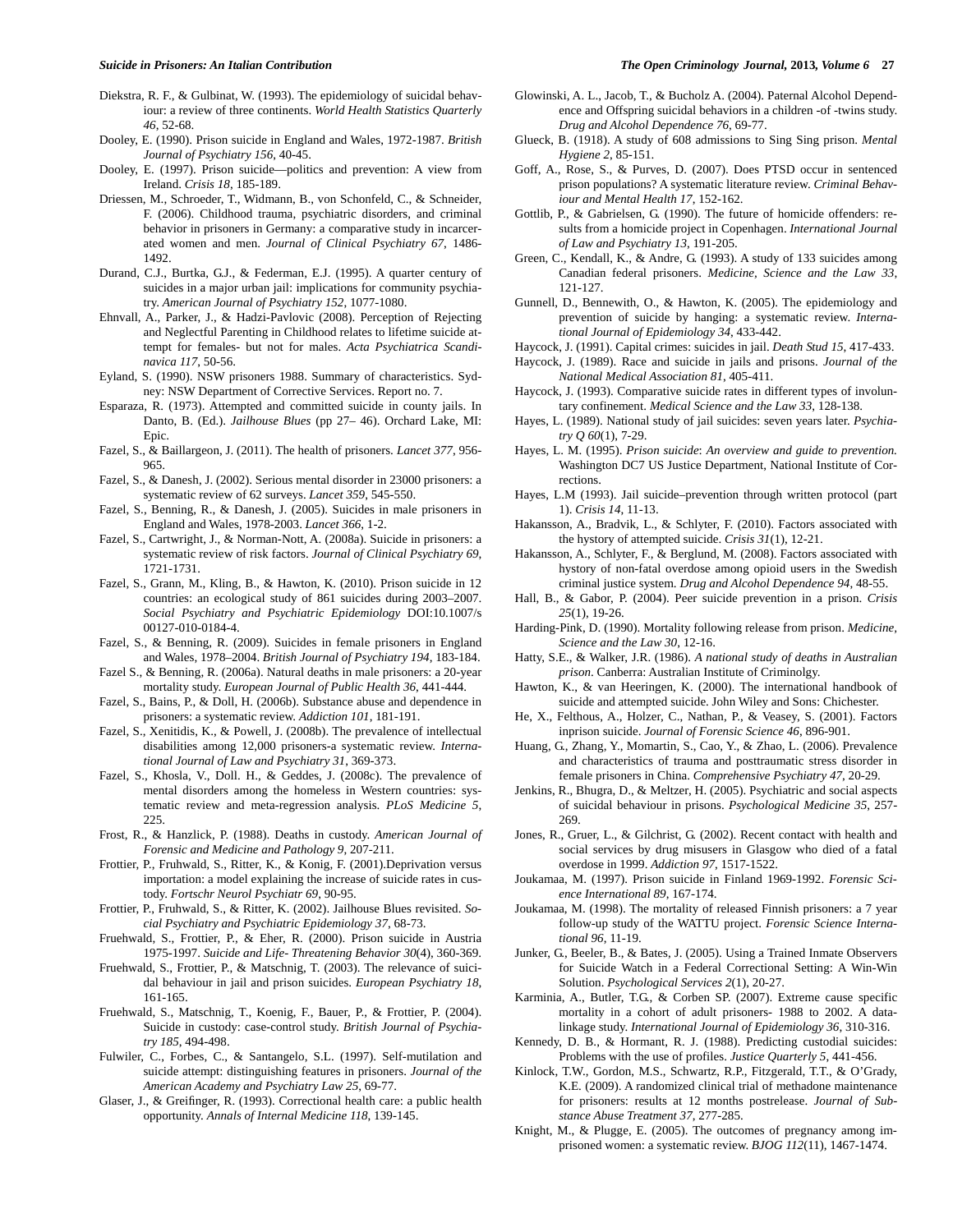#### **28** *The Open Criminology Journal,* **2013***, Volume 6 Cinosi et al.*

- Kokkevi, A., & Stefanis, C. (1995). Drug abuse and psychiatric comorbidity. *Comprehensive Psychiatry 36*, 329-337.
- Koller, G., Preuss, U. W., & Bottlender, M. (2002). Impulsivity and aggression as predictors of suicide attempts in alcoholics. *European Archives of Psychiatry and Clinical Neuroscience 252***,** 155-160.
- Kothari, G., Marsden, J., & Strang, J. (2002). Opportunities and obstacles for effective treatment of drug misusers in the criminal justice system in England and Wales. *British Journal Criminology 42*, 412- 432.
- Kouri, E.M., Pope, H.G., Jr, Powell, K.F., Oliva, P.S., & Campbell, C. (1997). Drug use history and criminal behavior among 133 incarcerated men. *American Journal of Drug and Alcohol Abuse 23*, 413-419.
- Laishes, J. (1997). Inmates suicides in the Correctional Service of Canada. *Crisis 18*(4), 157-162.
- Lester, D. (1998). Prison suicide rates by state from 1984-1993. *Psychological Reports 83*, 514.
- Lester, D., & Danto, B.L. (1993). Suicide Behind Bars: Prediction and Prevention (pp 18-21). Philadelphia: The Charles Press.
- Liebling, A. (1993). Suicides in young prisoners: a summary. *Death Studies 17*, 381-409.
- Liebling, A. (1999). Prison suicide and prisoners coping. In: *Prisons, crime and justice: a Review of research*. vol 26. University of Chicago.
- Liebling, A. (2006). The role of the prison environment in prison suicide and prisoner distress. In: Dear, G.E. (Ed.). *Preventing suicide and other self-harm in prison* (pp. 16-28). Basingstoke (UK): Palgrave-Macmillan.
- Lloyd, C. (1990). *Suicide and self-injury in prison: a literature review*. London: Home Office.
- Malcom, B.J. (1975). Today's problems in penology. *New York State Journal of Medicine 75*, 1812-1814.
- Mann, J. J., & Currier, D. (2007). A review of prospective studies of biological predictors of suicidal behavior in mood disorders. *Archives of Suicide Research 11*, 3-16.
- Marcus, P., & Alcabes, P. (1993). Characteristics of suicides by inmates in an urban jail. *Hospital & Community Psychiatry 44*, 256-261.
- Martinotti, G., Di Nicola, M., Tedeschi, D., Andreoli, S., Reina, D., Pomponi, M., Mazza, M., Romanelli, R., Moroni, N., De Filippis, R., Di Giannantonio, M., Pozzi, G., Bria, P., Janiri, L. (2010). Pregabalin versus naltrexone in alcohol dependence: a randomised, doubleblind, comparison trial. *Journal of Psychopharmacology 24*(9), 1367-74
- Martinotti, G., Di Nicola, M., Romanelli, R., Andreoli, S., Pozzi, G., Moroni, N., Janiri, L. (2007). High and low dosage oxcarbazepine versus naltrexone for the prevention of relapse in alcoholdependent patients. *Human Psychopharmacology 22(3)*, 149-56
- Martinotti, G., Carli, V., Tedeschia, D., Di Giannantonio, M., Roy, A., Janiri, L., & Sarchiapone, M. (2009). Mono-and polysubstance dependent subjects differ on social factors, childhood trauma, personality, suicidal behaviour, and comorbid Axis I diagnoses. *Addictive Behaviors 34*, 790-793.
- McDonald, D., & Thompson, N. J. (1993). Australian deaths in custody, 1980-1989. 2 Causes. *Medical Journal of Australia 159,* 581-585.
- Metzner, J.L. (2002). Class action litigation in correctional psychiatry. *Journal of the American Academy of Psychiatry and the Law 30*, 19-29.
- Metzner, J., & Hayes, J. (2006). Suicide prevention in Jails and Prisons. In: Simon, R., Hales, R., (Eds.). *Textbook of Suicide Assessment and Management* (pp. 139-155). Washington (DC): American Psychiatric Publishing.
- Ministero della Giustizia, Ristretti Orizzonti (2013). Data journalism project developed by Jacopo Ottaviani. Interactive map. Available at: http:// www.ilfattoquotidiano.it/patrie-galere-deaths-italian-prisonssince-2002-2012/
- Ministero della Giustizia (2011). *Detenuti presenti-Aggiornamento al 31 Dicembre 2011*. Available at http://www.giustizia.it/giustizia/ it/mg\_1\_14\_1.wp?previsiousPage=mg\_1\_14&contentId=SST7200 06
- Moser, D.J., Arndt, S., & Kanz, J.E. (2004). Coercion and informed consent in research involving prisoners. *Comprehensive Psychiatry 45*, 1-9.
- Mumola, C.J. (accessed June 4, 2010). *Suicide and homicide in state prisons and local jails.Bureau of Justice Statistics Special Report*. August

2005. Available at: http:// bjs.ojp.usdoj.gov/index.cfm?ty=pbdetail&iid=1126

- New York Times (February 28, 1995): *Bursting Population Overwhelms Italy's Prisons*. Available at: http://www.nytimes.com/1995/02/28/ world/bursting-population-overwhelms-italy-s-prisons.html
- Newbold G. (2007). *The problem of prisons: Corrections reform in New Zealand since 1840.* Wellington: Dunmore Publishing Ltd.
- Office of the United Nations High Commissioner for Human Rights (2004). Istanbul protocol: *Manual on the effective investigation and documentation of torture and other cruel, inhuman or degrading treatment and punishment.* Geneva: United Nations.
- O'Leary, W. D. (1989). Custodial suicide: evolving liability in corrections. *Psychiatry Quarterly 60*, 31-71.
- Paton, J., & Jenkins, R. (2005). Suicide and suicide attempts in prison. In: Hawton, K., (Ed.). *Prevention and treatment of suicidal behaviour: from science to practice* (pp 307-334)*.* Oxford: University Press.
- Perry, A., Coulton, S., & Glanville, J. (2006). Interventions for drug-using offenders in the courts, secure establishments and the community. *Cochrane Database of Systematic Reviews 19*(3), CD005193.
- Pompili, M., Lester, D., & Innamorati, M. (2009). Preventing Suicide in Jails and Prisons: Suggestions from Experience with Psychiatric Inpatients. *Journal of Forensic Science 54*(5), 1155-1162.
- Pratt, D., Piper, M., & Appleby, L. (2006). Suicide in recently released prisoners: a population-based cohort study. *Lancet 368*, 119-123.
- Preti, A., & Cascio, M. (2006). Prison suicide and self-harming behaviours in Italy 1990-2002. *Medicine, Science & Law 46*, 127-134.
- Priebe, S., Frottier, P., & Gaddini, A. (2008). Mental health care institutions in nine European countries, 2002 to 2006. *Psychiatric Services 59*, 570-573.
- Rabe, K. (2012). Prison structure, inmate mortality and suicide risk in Europe. *International Journal of Law and Psychiatry 35*(3), 222- 230.
- Reed, J. (2003). Mental health care in prisons. *British Journal of Psychiatry* 182, 287-288.
- Rich, J., Wakeman, E., & Dickman, S. (2011). Medicine and the Epidemic of Incarceration in the United States. *New England Journal of Medicine 364*(22), 2081-2083.
- Ringel, E. (1969). Selbstmordverhuetung (suicide prevention). Bern: Huber.
- Ronald, L., & Bonner, D. (2006). Stressful segregation housing and psychosocial vulnerability in prison suicide ideators. *Suicide and Life-Threatening Behavior 36*(2), 250-254.
- Russian Today (November 12, 2009). *Italy's invisible dead.* Available at: http://rt.com/news/italy-invisible-dead/
- Safer Custody Group (2005). Self-inflicted deaths in custody: Six-year Overview: 1997/2000 to 2004/2005 [internal report]. London, United Kingdom: National Offender Managment Service
- Salive, M.E., Smith, G.S., & Brewer, T.F. (1990). Death in prison: changing mortality patterns among male prisoners in Maryland, 1979–87. *American Journal of Public Health 80*, 1479-1480.
- Sarchiapone, M., Carli, V., Di Giannantonio, M., & Roy, A. (2009). Risk factors for attempting suicide in prisoners. *Suicide Life Threat Behav 39*(3), 343-350.
- Sattar, G. (2003). The death of offenders in England and Wales. *Crisis 24*, 17-23.
- Schaller, G., Zimmermann, C., & Raymond, L. (1999) Risk factors in selfinjurious behavior in a Swiss prison (in French). *Sozial Praventivmedizin 41*, 249-256.
- Shaw, J., Creed, F., Price, J., Huxley, P., & Tomenson, B. (1999). Prevalence and detection of serious psychiatric disorder in defendants attending court. *Lancet 353*, 1053-1056.
- Shaw, J., Baker, D., & Hunt, I. (2004). Suicide by prisoners. *British Journal of Psychiatry 184,* 263-267.
- Shaw, J., Appleby, L., & Baker, D. (2003). *Safer Prisons- A National Study of Prison Suicides 1999-2000 by the National Confidential Inquiry into Suicides and Homicides by People with Mental Illness*. London: Department of Health.
- Scheyett, A., Vaughn, J., & Taylor, M. (2009). Screening and access to services for individuals with serious mental illnesses in jails. *Community Mental Health Journal 45*, 439-446.
- Schneider, B., Philipp, M., & Muller, M.J. (2000). Psychopathological predictors of suicide in patients with major depression during a 5-year follow-up. *European Psychiatry 16*, 283-288.